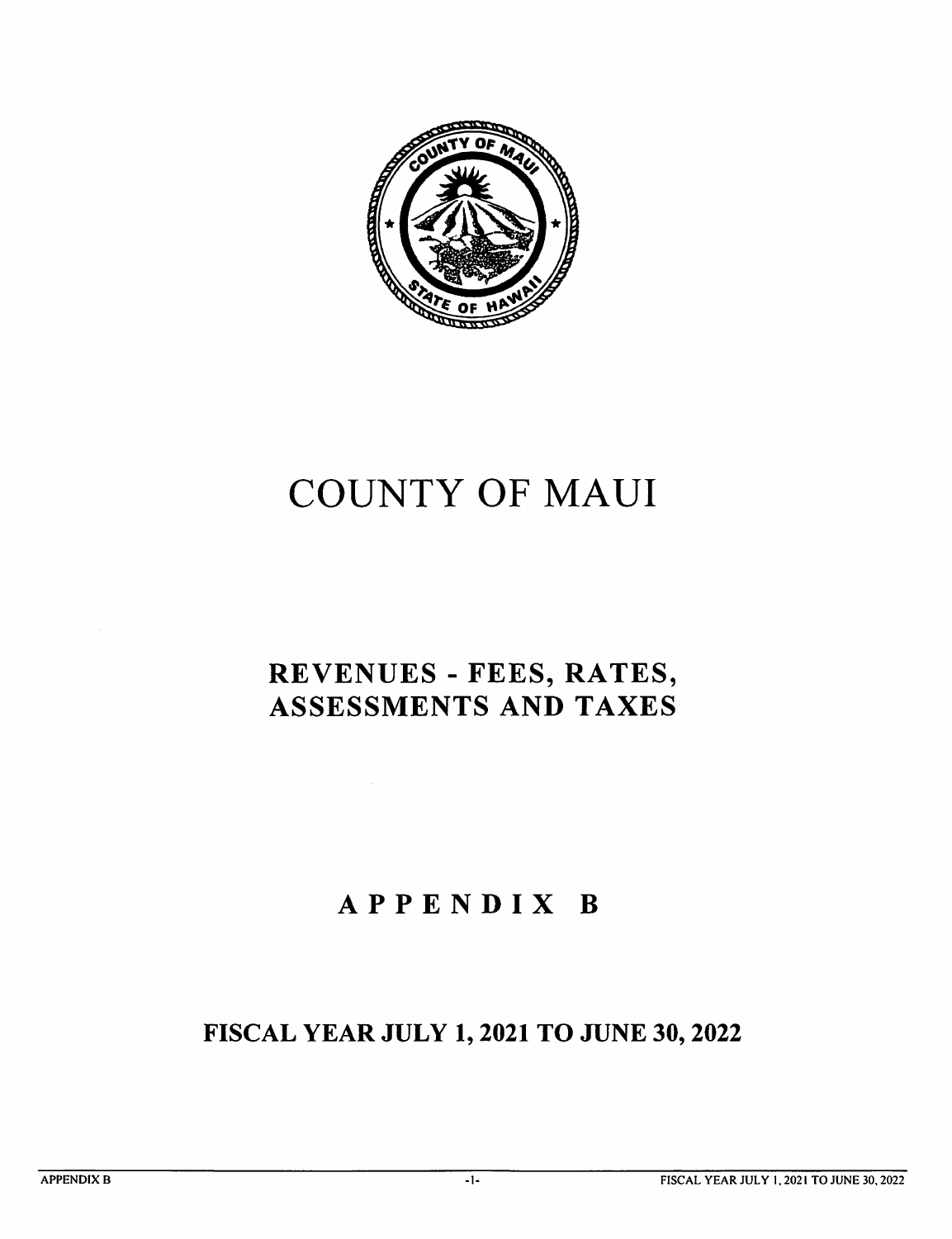#### DEPARTMENT OF WATER SUPPLY WATER FUND

| 3475 | <b>Water Service Rates</b>     |
|------|--------------------------------|
|      | <b>General Water Consumers</b> |

Water service charges to Single-family dwellings, single-family and accessory dwellings with 5/8" meters (Monthly):

Charter 8-11.4(2)

#### Per 1,000 Gallons

| 5,001-15,000 gallons\$3.90   |  |
|------------------------------|--|
|                              |  |
| $\geq$ 35,001 gallons \$6.55 |  |

|                                  | <b>Water Shortage Rates</b> |       |
|----------------------------------|-----------------------------|-------|
|                                  | Stage 1 Stage 2 Stage 3     |       |
|                                  | Per 1,000 Gallons           |       |
| $0 - 5.000$ gallons\$2.05        | 2.05                        | 2.05  |
| $5,001-15,000$ gallons 3.90      | 3.90                        | 3.90  |
| $15,001 - 35,000$ gallons $5.85$ | 7.30                        | 8.75  |
|                                  | 9.80                        | 11.45 |
|                                  |                             |       |

Water service charges to All Other General Water Consumers (Monthly):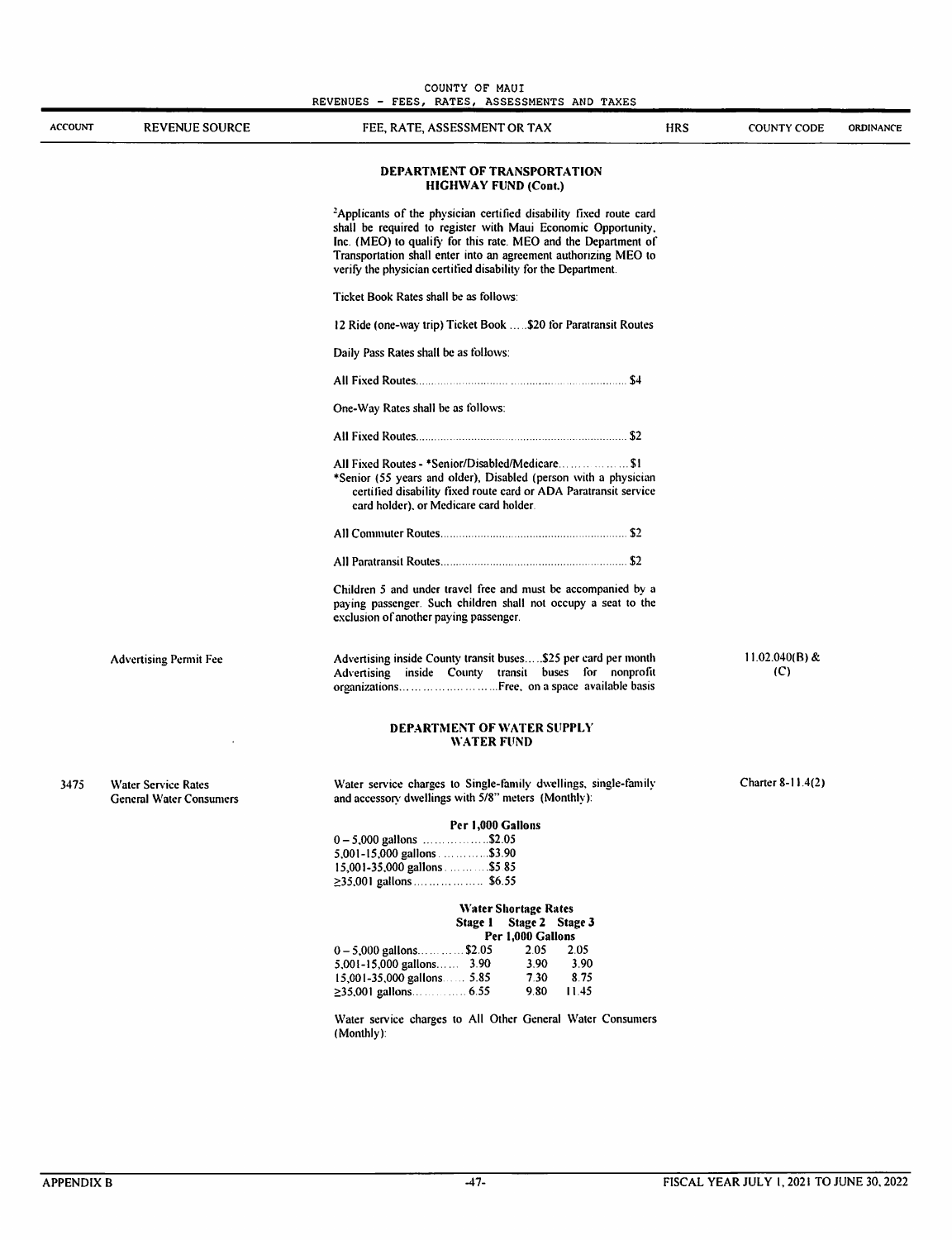|         | COUNTY OF MAUI<br>REVENUES - FEES, RATES, ASSESSMENTS AND TAXES |                                                                                                                                                                                                                                                                                                                                                                                 |            |                    |                  |  |  |
|---------|-----------------------------------------------------------------|---------------------------------------------------------------------------------------------------------------------------------------------------------------------------------------------------------------------------------------------------------------------------------------------------------------------------------------------------------------------------------|------------|--------------------|------------------|--|--|
| ACCOUNT | REVENUE SOURCE                                                  | FEE, RATE, ASSESSMENT OR TAX                                                                                                                                                                                                                                                                                                                                                    | <b>HRS</b> | <b>COUNTY CODE</b> | <b>ORDINANCE</b> |  |  |
|         |                                                                 | DEPARTMENT OF WATER SUPPLY<br><b>WATER FUND (Cont.)</b>                                                                                                                                                                                                                                                                                                                         |            |                    |                  |  |  |
|         |                                                                 | Per 1,000 Gallons                                                                                                                                                                                                                                                                                                                                                               |            |                    |                  |  |  |
|         |                                                                 | 5,001-15,000 gallons \$3.90<br>$\geq$ 15,001 gallons    \$5.85                                                                                                                                                                                                                                                                                                                  |            |                    |                  |  |  |
|         |                                                                 | Water Shortage Rates<br>Stage 1 Stage 2 Stage 3<br>Per 1,000 Gallons                                                                                                                                                                                                                                                                                                            |            |                    |                  |  |  |
| 3475    | Water Service Rates<br><b>General Water Consumers</b>           | $0 - 5,000$ gallons\$2.05<br>2.05<br>2.05<br>5,001-15,000 gallons3.90<br>3.90<br>3.90<br>8.75<br>7.30                                                                                                                                                                                                                                                                           |            |                    |                  |  |  |
|         |                                                                 | In addition to the above water service charges, there is a monthly<br>service charge by meter size:                                                                                                                                                                                                                                                                             |            |                    |                  |  |  |
|         |                                                                 | Per Meter/Month<br>Size of Meter                                                                                                                                                                                                                                                                                                                                                |            |                    |                  |  |  |
| 3475    | Temporary Meter Charges                                         | The meter service charge for all temporary meters shall be equal<br>to the charge for 3-inch meter. In addition, there shall be an<br>installation and conservation meter charge. The installation<br>charge shall be based on the cost of installation and will be<br>determined case by case. The conservation charge shall be<br>1.5 times the "general" water service rate. |            | Charter 8-11.4(2)  |                  |  |  |
| 3477    | Water Service Rates - Agricultural<br>Consumers                 | Agriculture and non-potable water service charges (Monthly):                                                                                                                                                                                                                                                                                                                    |            | Charter 8-11.4(2)  |                  |  |  |
|         | <b>Agricultural Rates</b>                                       | Per 1,000 Gallons<br>5,001-15,000 gallons     \$3.90<br>$\geq$ 15,001 gallons\$1.10                                                                                                                                                                                                                                                                                             |            |                    |                  |  |  |
|         |                                                                 | <b>Water Shortage Rates</b><br>Stage 1 Stage 2 Stage 3<br>Per 1,000 Gallons                                                                                                                                                                                                                                                                                                     |            |                    |                  |  |  |
|         |                                                                 | $0 - 5,000$ gallons\$2.05<br>2.05<br>2.05<br>3.90<br>3.90<br>5,001-15,000 gallons 3.90<br>1.20<br>1.30                                                                                                                                                                                                                                                                          |            |                    |                  |  |  |
|         | <b>Non-Potable Rates</b>                                        |                                                                                                                                                                                                                                                                                                                                                                                 |            |                    |                  |  |  |
|         |                                                                 | In addition to the above water service charges, there is a monthly<br>service charge by meter size:                                                                                                                                                                                                                                                                             |            |                    |                  |  |  |
|         |                                                                 | Per Meter/Month<br>Size of Meter                                                                                                                                                                                                                                                                                                                                                |            |                    |                  |  |  |
|         |                                                                 |                                                                                                                                                                                                                                                                                                                                                                                 |            |                    |                  |  |  |
|         |                                                                 |                                                                                                                                                                                                                                                                                                                                                                                 |            |                    |                  |  |  |
|         |                                                                 |                                                                                                                                                                                                                                                                                                                                                                                 |            |                    |                  |  |  |
|         |                                                                 |                                                                                                                                                                                                                                                                                                                                                                                 |            |                    |                  |  |  |
|         |                                                                 |                                                                                                                                                                                                                                                                                                                                                                                 |            |                    |                  |  |  |
|         |                                                                 |                                                                                                                                                                                                                                                                                                                                                                                 |            |                    |                  |  |  |
|         |                                                                 |                                                                                                                                                                                                                                                                                                                                                                                 |            |                    |                  |  |  |

 $\blacksquare$ 

L.

8 inch (18) \$1251.00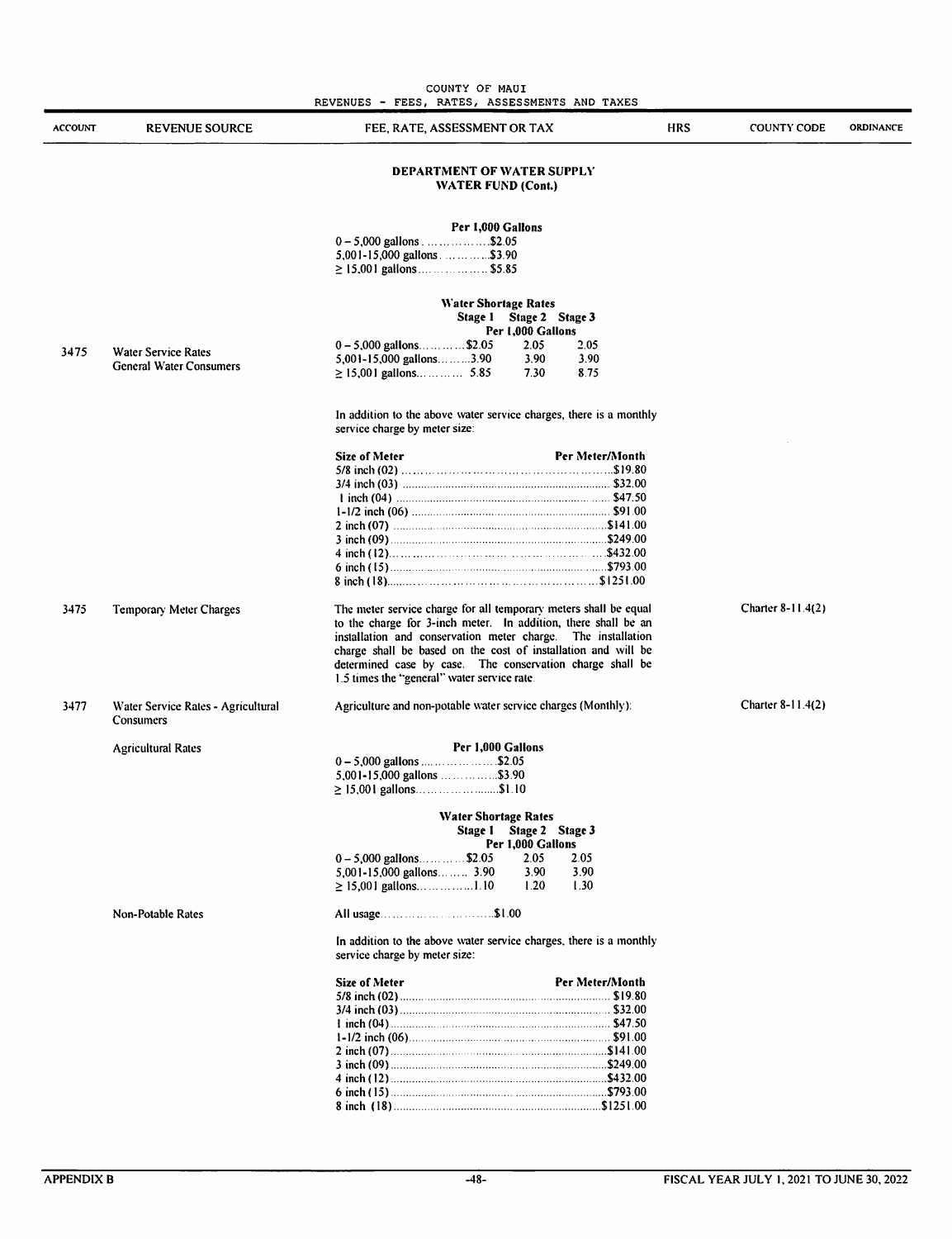|                | COUNTY OF MAUI<br>REVENUES - FEES, RATES, ASSESSMENTS AND TAXES |                                                                                                                                                                                                                                                      |            |                                                                          |                  |  |  |
|----------------|-----------------------------------------------------------------|------------------------------------------------------------------------------------------------------------------------------------------------------------------------------------------------------------------------------------------------------|------------|--------------------------------------------------------------------------|------------------|--|--|
| <b>ACCOUNT</b> | <b>REVENUE SOURCE</b>                                           | FEE, RATE, ASSESSMENT OR TAX                                                                                                                                                                                                                         | <b>HRS</b> | <b>COUNTY CODE</b>                                                       | <b>ORDINANCE</b> |  |  |
|                |                                                                 | <b>DEPARTMENT OF WATER SUPPLY</b><br><b>WATER FUND (Cont.)</b>                                                                                                                                                                                       |            |                                                                          |                  |  |  |
| 3480           | <b>Fire Water Service Rates</b>                                 | Per Month<br>Private fire systems (per inch diameter of feeder main)\$2.75                                                                                                                                                                           |            |                                                                          |                  |  |  |
|                |                                                                 | Water service usage as measured by detector check meters in<br>private fire systems shall be billed at 35 times the meter reading.                                                                                                                   |            |                                                                          |                  |  |  |
|                |                                                                 | Water service usage as measured by fire meters reading the full<br>flow shall be billed at 1.5 times the total reading. If water usage<br>can be shown to result from a fire, there shall be no charge other<br>than the private fire system charge. |            |                                                                          |                  |  |  |
| 3481           | <b>Restoration Charge</b>                                       | Restoration of Water Service for locked meter\$120                                                                                                                                                                                                   | 54-33      | Department of<br>Water Supply<br>Rules and<br><b>Regulations</b><br>3-11 |                  |  |  |
|                | <b>Installation Charges</b>                                     | New Installation of 5/8" meter:                                                                                                                                                                                                                      | 54-33      | 14.04.040(B)                                                             |                  |  |  |
|                |                                                                 | New installation of 3/4" and 1" meters:<br>Existing cast iron meter box and fittings \$275                                                                                                                                                           |            |                                                                          |                  |  |  |
|                |                                                                 | Flat charge applies only on installations requested by consumers<br>at locations with existing service lateral                                                                                                                                       |            |                                                                          |                  |  |  |
|                |                                                                 | Temporary construction meter installations are subject to the<br>"Applications and Agreement of Terms & Conditions for a<br>Permit to use a Fire Hydrant or Standpipe for a Temporary                                                                |            |                                                                          |                  |  |  |
|                |                                                                 |                                                                                                                                                                                                                                                      |            |                                                                          |                  |  |  |
|                |                                                                 | Replacing damaged or missing meter, cost of meter, plus                                                                                                                                                                                              |            |                                                                          |                  |  |  |
|                |                                                                 |                                                                                                                                                                                                                                                      |            |                                                                          |                  |  |  |
|                |                                                                 | All jobs will require a cash deposit and upon completion, the<br>customer will be billed or refunded the difference between the<br>deposit and actual cost to do the job.                                                                            |            |                                                                          |                  |  |  |
|                | Charges Billed on Actual Cost                                   | Deposit                                                                                                                                                                                                                                              |            |                                                                          |                  |  |  |
|                |                                                                 | All Meter upgrades, reinstallations, and relocations                                                                                                                                                                                                 |            |                                                                          |                  |  |  |
|                |                                                                 | Installation of greater than 1" permanent meters                                                                                                                                                                                                     |            |                                                                          |                  |  |  |
|                |                                                                 | Installation of service lateral (1" or 1-1/4") requiring<br>tapping the mainline (minimum charge \$160):                                                                                                                                             |            |                                                                          |                  |  |  |
|                |                                                                 | Corporation Tap - Wet tap existing waterline with                                                                                                                                                                                                    |            |                                                                          |                  |  |  |
|                |                                                                 | Tap-in - Wet tap existing waterline with tapping sleeve<br>and gate valve (minimum charge \$160):                                                                                                                                                    |            |                                                                          |                  |  |  |
|                |                                                                 | <b>Sizes</b>                                                                                                                                                                                                                                         |            |                                                                          |                  |  |  |
|                |                                                                 | Tie-in - Removal of plug or cap from existing waterline<br>and connect new waterline (minimum charge \$160):<br><b>Sizes</b>                                                                                                                         |            |                                                                          |                  |  |  |
|                |                                                                 |                                                                                                                                                                                                                                                      |            |                                                                          |                  |  |  |

12" and over \$1,200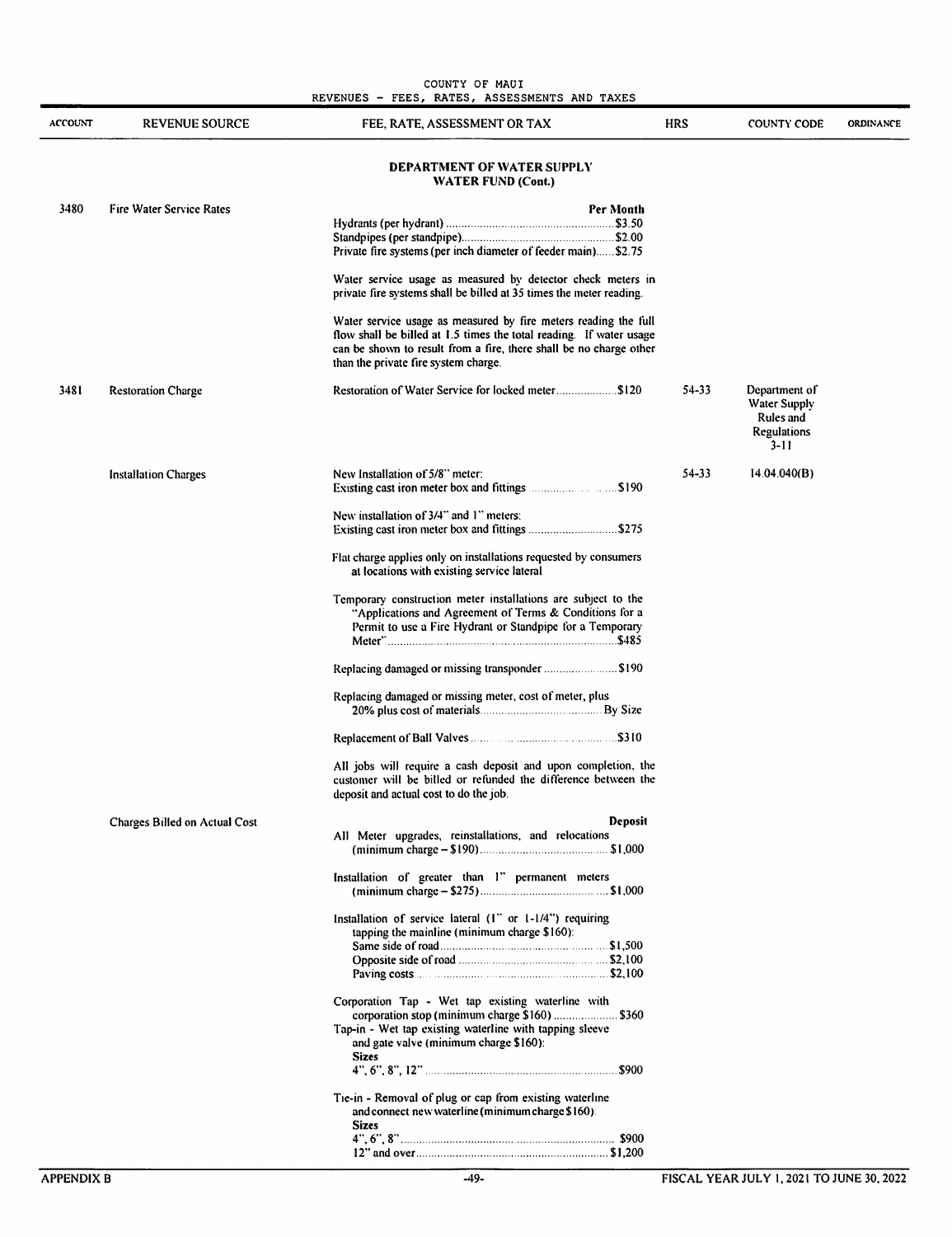|  | COUNTY OF MAUI |                                               |  |
|--|----------------|-----------------------------------------------|--|
|  |                | REVENUES - FEES, RATES, ASSESSMENTS AND TAXES |  |

| <b>ACCOUNT</b> | <b>REVENUE SOURCE</b> | FEE, RATE, ASSESSMENT OR TAX<br><b>HRS</b>                                                                                                                                                                                                                                                                                         | <b>COUNTY CODE</b> | ORDINANCE |
|----------------|-----------------------|------------------------------------------------------------------------------------------------------------------------------------------------------------------------------------------------------------------------------------------------------------------------------------------------------------------------------------|--------------------|-----------|
|                |                       | DEPARTMENT OF WATER SUPPLY                                                                                                                                                                                                                                                                                                         |                    |           |
|                |                       | WATER FUND (Cont.)                                                                                                                                                                                                                                                                                                                 |                    |           |
|                |                       | Cut-in - Installation of fitting and/or valve in existing<br>waterline (minimum charge \$160):                                                                                                                                                                                                                                     |                    |           |
|                |                       | <b>Sizes</b>                                                                                                                                                                                                                                                                                                                       |                    |           |
|                |                       |                                                                                                                                                                                                                                                                                                                                    |                    |           |
|                |                       | Using $A/C$ pipe $\ldots$ $\ldots$ $\ldots$ $\ldots$ $\ldots$ $\ldots$ $\ldots$ $\ldots$ $\ldots$ $\ldots$ $\ldots$ $\ldots$ $\ldots$ $\ldots$ $\ldots$ $\ldots$ $\ldots$ $\ldots$ $\ldots$ $\ldots$ $\ldots$ $\ldots$ $\ldots$ $\ldots$ $\ldots$ $\ldots$ $\ldots$ $\ldots$ $\ldots$ $\ldots$ $\ldots$ $\ldots$ $\ldots$ $\ldots$ |                    |           |
|                |                       |                                                                                                                                                                                                                                                                                                                                    |                    |           |
|                |                       |                                                                                                                                                                                                                                                                                                                                    |                    |           |
|                |                       | There will be a minimum charge of \$100 for all jobs billed at                                                                                                                                                                                                                                                                     |                    |           |
|                |                       | actual cost.                                                                                                                                                                                                                                                                                                                       |                    |           |
|                |                       |                                                                                                                                                                                                                                                                                                                                    |                    |           |
|                |                       | The contractor shall furnish all fittings, pipes, and valves as well                                                                                                                                                                                                                                                               |                    |           |
|                |                       | as all excavation, back fill work and reaction blocks for<br>connections. The contractor shall have equipment and equipment                                                                                                                                                                                                        |                    |           |
|                |                       | operator at the job site to lower pipe, fittings, valves or tapping                                                                                                                                                                                                                                                                |                    |           |
|                |                       | machine into the trench. A licensed DSO (Distribution System                                                                                                                                                                                                                                                                       |                    |           |
|                |                       | Operator) must be present on the job site. A higher deposit may                                                                                                                                                                                                                                                                    |                    |           |
|                |                       | be required for complex connections or hazardous conditions.                                                                                                                                                                                                                                                                       |                    |           |
|                |                       | In addition to these charges, labor cost and other incidental                                                                                                                                                                                                                                                                      |                    |           |
|                |                       | supplies shall be computed and billed to the customer upon job                                                                                                                                                                                                                                                                     |                    |           |
|                |                       | completion and shall be based on actual labor time, rate and cost                                                                                                                                                                                                                                                                  |                    |           |
|                |                       | of incidental supplies.                                                                                                                                                                                                                                                                                                            |                    |           |
|                |                       | Per Hour<br>Labor (includes overhead)                                                                                                                                                                                                                                                                                              |                    |           |
|                |                       |                                                                                                                                                                                                                                                                                                                                    |                    |           |
|                |                       |                                                                                                                                                                                                                                                                                                                                    |                    |           |
|                |                       | Inspection S80.00                                                                                                                                                                                                                                                                                                                  |                    |           |
|                |                       |                                                                                                                                                                                                                                                                                                                                    |                    |           |
|                |                       | Materials (includes 20% stores expense)  (see as follows)                                                                                                                                                                                                                                                                          |                    |           |
|                |                       |                                                                                                                                                                                                                                                                                                                                    |                    |           |
|                |                       | <b>Transportation</b>                                                                                                                                                                                                                                                                                                              |                    |           |
|                |                       | \$0.67                                                                                                                                                                                                                                                                                                                             |                    |           |
|                |                       | Patching                                                                                                                                                                                                                                                                                                                           |                    |           |
|                |                       | Without base course                                                                                                                                                                                                                                                                                                                |                    |           |
|                |                       |                                                                                                                                                                                                                                                                                                                                    |                    |           |
|                |                       | With base course                                                                                                                                                                                                                                                                                                                   |                    |           |
|                |                       |                                                                                                                                                                                                                                                                                                                                    |                    |           |
|                |                       |                                                                                                                                                                                                                                                                                                                                    |                    |           |
|                |                       | Hot Mix                                                                                                                                                                                                                                                                                                                            |                    |           |
|                |                       |                                                                                                                                                                                                                                                                                                                                    |                    |           |
|                |                       | Cold Mix                                                                                                                                                                                                                                                                                                                           |                    |           |
|                |                       |                                                                                                                                                                                                                                                                                                                                    |                    |           |
|                |                       | S <sub>4</sub> C                                                                                                                                                                                                                                                                                                                   |                    |           |
|                |                       |                                                                                                                                                                                                                                                                                                                                    |                    |           |
|                |                       | Crushed Rock                                                                                                                                                                                                                                                                                                                       |                    |           |
|                |                       |                                                                                                                                                                                                                                                                                                                                    |                    |           |
|                |                       |                                                                                                                                                                                                                                                                                                                                    |                    |           |
|                |                       | Meals                                                                                                                                                                                                                                                                                                                              |                    |           |
|                |                       | Lunch \$8.00                                                                                                                                                                                                                                                                                                                       |                    |           |
|                |                       |                                                                                                                                                                                                                                                                                                                                    |                    |           |
|                |                       |                                                                                                                                                                                                                                                                                                                                    |                    |           |

Equipment will be charged at per hour rate schedule.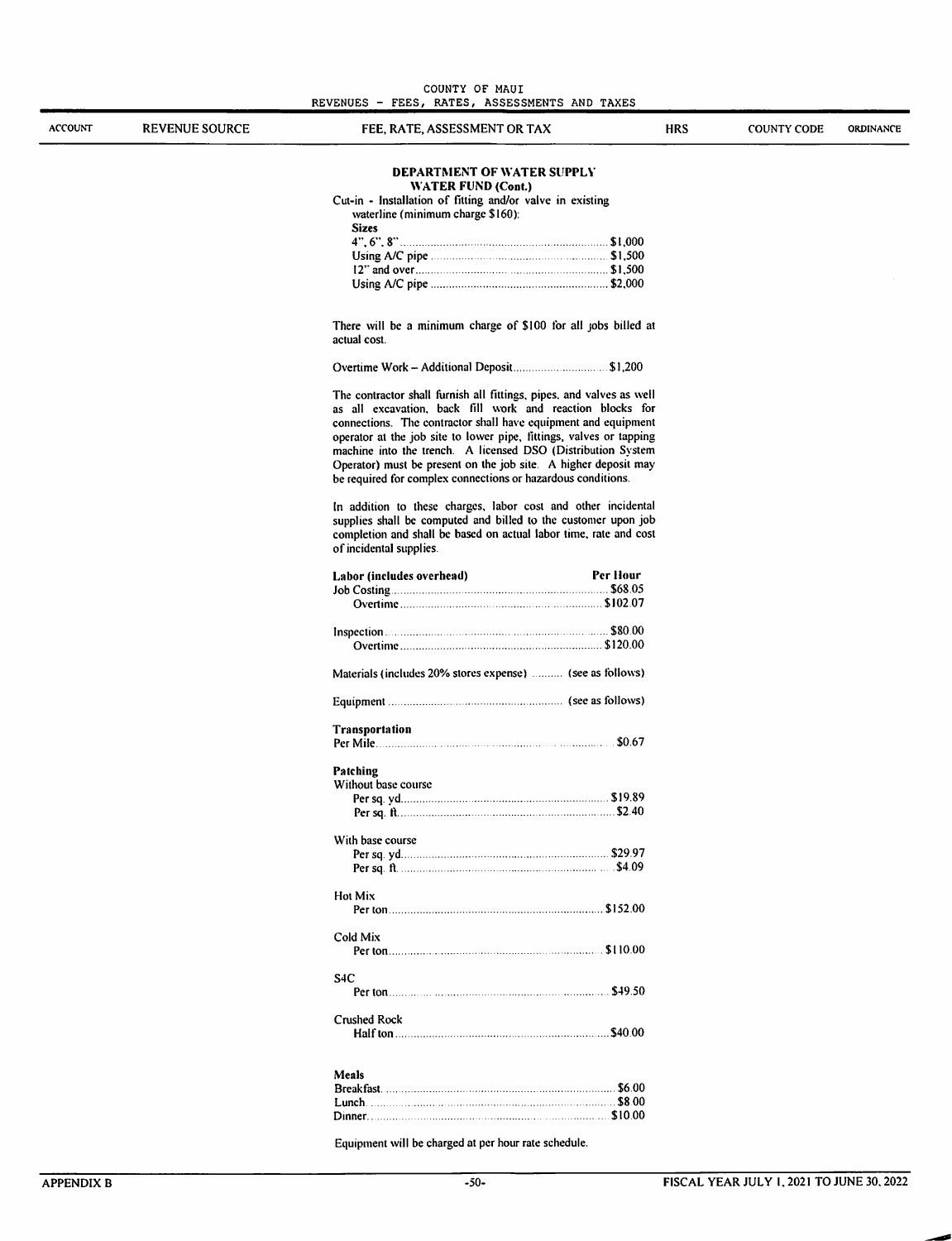**ACCOUNT** 

REVENUE SOURCE FEE, RATE, ASSESSMENT OR TAX HRS COUNTY CODE

ORDINANCE

#### DEPARTMENT OF WATER SUPPLY WATER FUND (Cont.)

| <b>Equipment ID No.</b><br>Air Compressors (Add charge for either compactor, drilling      | Per Hour |
|--------------------------------------------------------------------------------------------|----------|
| machine, or breaker):<br>9                                                                 |          |
| Chain Saws:                                                                                |          |
|                                                                                            |          |
|                                                                                            |          |
| Compactors:                                                                                |          |
| Boom Truck:                                                                                |          |
|                                                                                            |          |
|                                                                                            |          |
| Digger:                                                                                    |          |
|                                                                                            |          |
|                                                                                            |          |
| Drilling Machine:                                                                          |          |
|                                                                                            |          |
| Forklift:                                                                                  |          |
|                                                                                            |          |
| Generator:                                                                                 |          |
|                                                                                            |          |
| <b>Pavement Breakers:</b>                                                                  |          |
| 69 lbs. and 95 lbs. w/50-foot air hose \$30.00                                             |          |
| Pavement Saw:                                                                              |          |
|                                                                                            |          |
| Roller:                                                                                    |          |
|                                                                                            |          |
| Track or Rubber Tire Loaders:<br>12 Case 580K, 1990, Backhoe-Loader, diesel driven, rubber |          |
|                                                                                            |          |
| 31 Case 580M, 2002, Backhoe-Loader, diesel driven, rubber                                  |          |
|                                                                                            |          |
| 28, 29 John Deere 410D, 1993, Backhoe,                                                     |          |
| 44 John Deere 410E, 1995, Backhoe, diesel driven                                           |          |
|                                                                                            |          |
|                                                                                            |          |
|                                                                                            |          |
|                                                                                            |          |
| Trucks (Includes charge for trailer, add charge for forklift):                             |          |
| 1011 International, 1991 Dump Truck  \$100.00                                              |          |
| 1704 International, 1998 Dump Truck  \$100.00                                              |          |
| 1899/2001 Peterbilt, 2005 Model 378 Dump Truck  \$100.00                                   |          |
| 2145 Peterbilt, 2007 Model 378 Dump Truck \$100.00                                         |          |
|                                                                                            |          |
| 1373 International, 1990 Dump Truck  \$100.00                                              |          |
|                                                                                            |          |
| Water Pump                                                                                 |          |
|                                                                                            |          |
| Welder:                                                                                    |          |
|                                                                                            |          |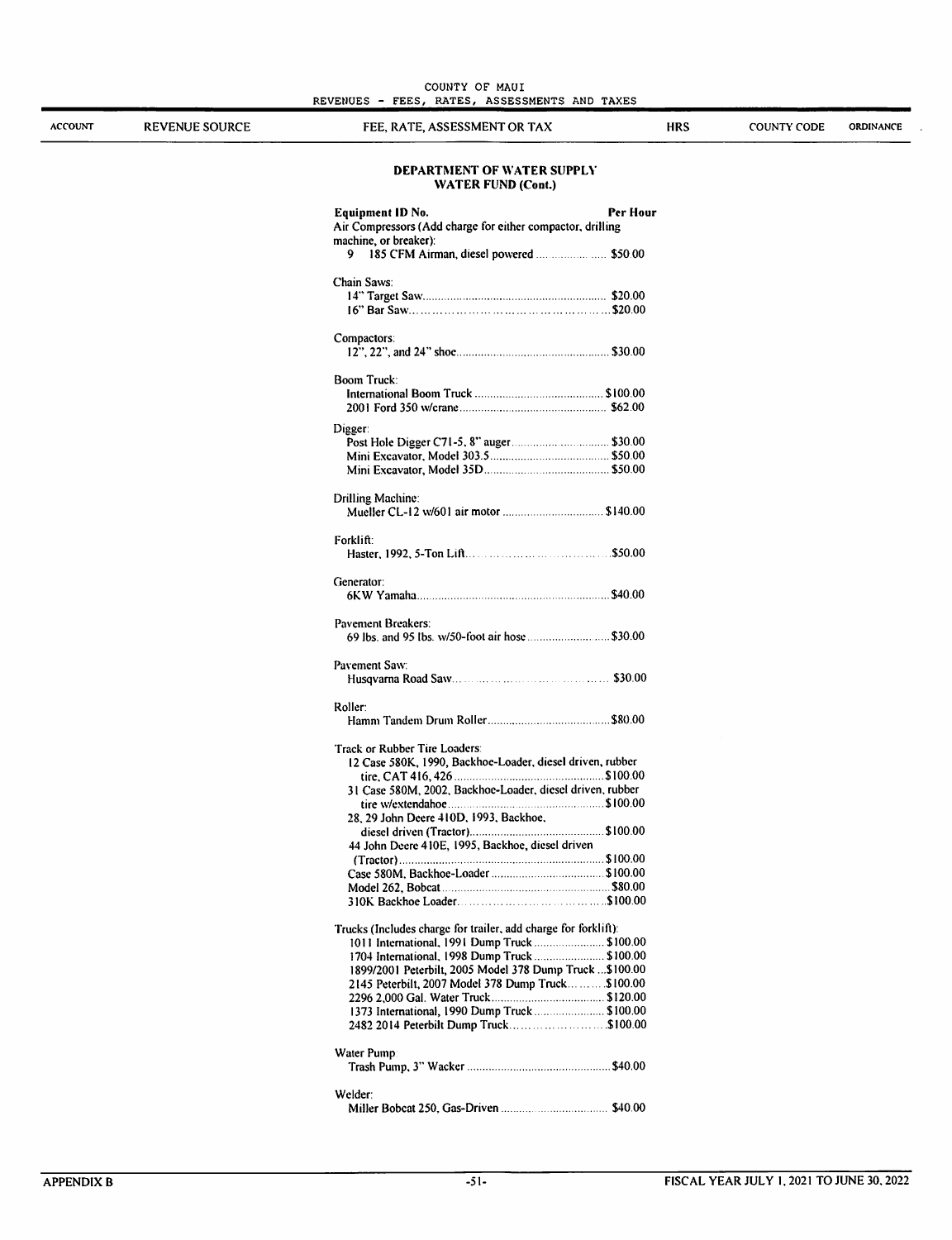#### COUNTY OF MAUI REVENUES - FEES, RATES, ASSESSMENTS AND TAXES

**ACCOUNT** 

REVENUE SOURCE FEE, RATE, ASSESSMENT OR TAX HRS COUNTY CODE

**ORDINANCE** 

#### DEPARTMENT OF WATER SUPPLY WATER FUND (Cont.)

| <b>MATERIALS UNIT COST</b>                       |           |            |              |                |                |                |                                   |                 |                |                          |                          |
|--------------------------------------------------|-----------|------------|--------------|----------------|----------------|----------------|-----------------------------------|-----------------|----------------|--------------------------|--------------------------|
|                                                  | 1/4"      | $1/2$ "    | $3/4$ "      | 1"             | $1 - 1/4$ "    | $1 - 1/2"$     | 2"                                | $2 - 1/2"$      | 3"             | 4"                       | 6"                       |
| <b>GATE VALVE</b>                                | ---       | ---        | 50.12        | 50.26          | 90.91          | 63.37          | 118.84                            | 319.57          | 410.20         | 141.82                   |                          |
| <b>GATE VALVE, MJFE 6"</b>                       | ---       | ---        | ---          | ---            | ---            | ---            | $\overline{\phantom{a}}$          | ---             |                | ---                      | 644.14                   |
| <b>CHECK VALVE</b>                               |           |            | 11.84        | 20.82          | 14.93          | 20.30          | 40.25                             | 56.78           | 84.88          | ---                      | ---                      |
| <b>BALL VALVE</b>                                |           | 18.51      | 45.59        | 71.34          | ---            | 136.12         | 213.80                            | 259.33          | ---            | ---                      | ---                      |
| <b>MALE ADAPTER</b>                              | ---       | 1.17       | 1.64         | 4.20           | 7.41           | 7.71           | 12.04                             | 56.89           | 52.32          | 33.82                    | ---                      |
| <b>BRASS COCK</b>                                | ---       |            | 34.23        | 42.85          | 73.47          | 97.83          | 137.82                            | 310.93          |                |                          | ---                      |
| <b>SERVICE COUPLER PJ</b>                        |           |            |              | 18.60          | 31.72          | 72.08          | 87.80                             | 108.42          | ---            | ---                      | --                       |
| $x$ $P$ J                                        |           |            | ---          |                |                |                |                                   |                 |                |                          |                          |
| <b>COUPLINGS:</b>                                |           |            |              |                |                |                |                                   |                 |                |                          |                          |
| Standard Brass T X T                             | 0.53      | ---        | 2.36         | 3.35           | 5.29           | 5.56           | 12.15                             | 21.43           | 22.73          | $\overline{\phantom{a}}$ | ---                      |
| Copper to Copper                                 | 0.16      | ---        | 0.96         | 1.55           | 0.98           | 6.29           | 1.38                              | ---             | 29.56          |                          | ---                      |
| Galvanized                                       | ---       | ---        | 0.62         | 1.01           | 1.51           | 2.12           | 3.88                              | 8.45            | 16.25          | 21.79                    | ---                      |
| Service x 6                                      |           |            |              | 23.79          | 28.82          | 32.00          | $\overline{a}$                    | ---             | ---            | ---                      | ---                      |
| Service x 12                                     | ---       | $\ddotsc$  | 31.73        | 23.91          | 42.21          | 62.58          | 83.80                             | 98.48           | 95.77          | 151.04                   | ---                      |
| <b>Meter Coupling</b>                            | ---       |            | ---          | 12.66          |                | ---            | ---                               |                 | ---            | ---                      |                          |
| Coupler, PJ, Male                                | ---       | ---        | 12.65        | 15.25          | 30.21          | 35.15          | ---                               | ---             | ---            | ---                      |                          |
| Coupler, PJ, Female                              | ---       |            | 13.22        | 19.11          | 28.94          | 55.53          | 64.09                             | 92.14           |                | ---                      |                          |
| ELBOWS 45°                                       |           |            |              |                |                |                |                                   |                 |                |                          |                          |
| Copper to Copper                                 | ---       | ---        | 1.46         |                | ---            | 6.06           | ---                               | ---             | 48.30          | ---                      | ---                      |
| Galvanized                                       | ---       | ---        | ---          | 0.86           | 1.33           | 1.06           | ---                               | 3.31            | ---            | ---                      |                          |
| ELBOWS 90°:                                      |           |            |              |                |                |                |                                   |                 |                |                          |                          |
| Copper to Copper                                 | ---       | 0.20       | 1.06         | 2.63           | 1.21           | 7.17           | 4.44                              | 27.50           | 57.01          | $\overline{\phantom{a}}$ | $\overline{a}$           |
| Standard Brass T X T                             | ---       |            | 3.16         | 5.01           | 7.75           | 12.58          | 16.06                             | 30.11           | 28.22          | ---                      | ---                      |
| <b>Standard Brass ST</b>                         | ---       | ---        | 3.76         |                | ---            |                | ---                               | ---             | ---            | ---                      | $\overline{\phantom{a}}$ |
| Galvanized                                       | ---       | ---        | ---          | 0.75           | 1.33           | 2.45           | 6.53                              | 10.74           | 26.34          | 29.35                    | ---                      |
| <b>Galvanized Street</b>                         | ---       |            | 0.63         | 1.37           | 1.54           | 2.99           | 8.14                              | 15.56           | 21.88          | 36.46                    |                          |
| PIPES:                                           |           |            |              |                |                |                |                                   |                 |                |                          |                          |
| Copper Type K                                    | ---       |            | 2.64         | 3.73           | 4.33           | 6.54           | 10.75                             | 20.86           | 14.67          | 6.96                     |                          |
| Galvanized                                       | ---       | 0.61       | 2.51         | ---            | 2.11           | 3.96           | 5.43                              | 8.60            | 11.19          | 5.39                     |                          |
| Drisco 5100, 100 ft.                             | ---       | ---        | ---          | 0.99           | 0.87           | 1.02           | 1.64                              | ---             | ---            | ---                      | ---                      |
| Drisco 5100, 300 ft.                             | ---       | ---        | ---          | ---            | ---            | ---            |                                   | ---             | ---            | ---                      | ---                      |
| Drisco 8600, 20 ft.                              |           | ---        | ---          | $\overline{a}$ | ---            | ---            | ---                               | ---             | $\overline{a}$ | 8.03                     | ---                      |
| Drisco 8600, 300 ft.                             | ---       | ---        | ---          | ---            | ---            |                | $\overline{\phantom{a}}$          | ---             | ---            | ---                      | ---                      |
| <b>DI. TY 6"</b>                                 | ---       | ---        | ---          | ---            | ---            | ---            | ---                               | ---             | ---            | ---                      | 18.44                    |
| PLUG - Brass                                     | ---       | ---        | ---          | ---            | 3.24           | ---            | $\overline{\phantom{a}}$          | ---             | ---            | ---                      | ---                      |
| PLUG - Galvanized                                | --        | 1.51       | 1.42         | 0.78           | 1.82           | 3.29           | 6.73                              | 6.41            | 8.77           | 10.44                    | ---                      |
| <b>UNIONS:</b>                                   |           |            |              |                |                |                |                                   |                 |                |                          |                          |
| Copper to Copper                                 | $\cdots$  | ---        | 9.56         | 13.28<br>15.82 | 16.94<br>69.99 | 31.65<br>10.95 | $\overline{\phantom{a}}$<br>28.33 | 60.91<br>316.35 | ---            | ---<br>---               | ---<br>---               |
| <b>Copper to Female</b><br><b>Copper to Male</b> | ---       | ---        | 3.68<br>9.02 | 19.86          | 57.98          | 28.39          | 14.50                             | 156.59          | ---            | ---                      | ---                      |
| Standard Brass TXT                               | ---<br>-- | ---<br>--- | 7.67         | 60.16          | 10.12          | 12.61          | 29.11                             | 57.28           | 74.91          | ---                      |                          |
| Galvanized                                       |           |            | 1.35         | 1.96           | 3.16           | 3.32           | 4.43                              | 13.20           | 10.83          | 52.02                    | ---                      |
|                                                  | ---       | ---        |              |                |                |                |                                   |                 |                |                          |                          |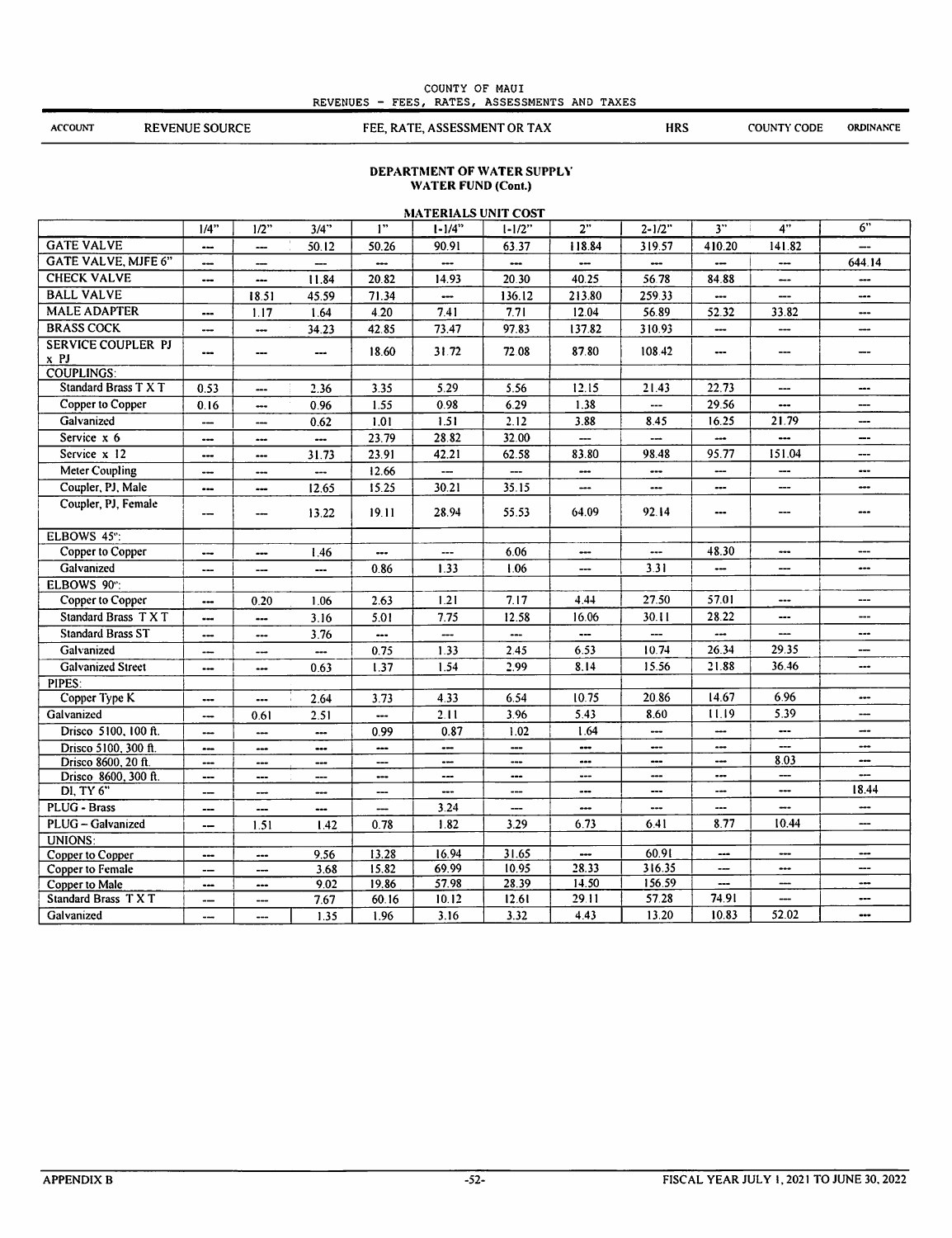|                |                       | COUNTY OF MAUI<br>REVENUES - FEES, RATES, ASSESSMENTS AND TAXES |     |                    |                  |
|----------------|-----------------------|-----------------------------------------------------------------|-----|--------------------|------------------|
| <b>ACCOUNT</b> | <b>REVENUE SOURCE</b> | FEE, RATE, ASSESSMENT OR TAX                                    | HRS | <b>COUNTY CODE</b> | <b>ORDINANCE</b> |

#### DEPARTMENT OF WATER SUPPL^' WATER FUND (Cont.)

|                                         |            |                        |           | <b>MATERIALS UNIT COST</b> |
|-----------------------------------------|------------|------------------------|-----------|----------------------------|
| <b>TEES</b>                             | <b>TXT</b> | $C - C$                | GALV.     | <b>OTHER</b>               |
| 3/4                                     | 3.89       | 3.05                   | 0.78      | ---                        |
| $3/4 \times 3/4 \times 1$               | ---        | 0.42                   | ---       | ---                        |
| 1                                       | 7.12       | 2.49                   | 1.27      | ---                        |
| $1 \times 1 \times 3/4$                 | ---        | 2.88                   | ---       | ---                        |
| $1 \times 1 \times 1 - 1/2$             | --         | 23.17                  | ---       | ---                        |
| $1 - 1/4$                               | 9.93       | 8.98                   | 2.01      | ---                        |
| $1 - 1/4 \times 1 \times 1$             |            | 10.37                  |           | ---                        |
| $1-1/4 \times 1-1/4 \times 1$           | ---        | 8.61                   | ---       | ---                        |
| $1 - 1/2$                               | 16.09      | 2.69                   | 2.22      | ---                        |
| $1 - 1/2 \times 1 \times 1$             | ---        | $\qquad \qquad \cdots$ | ---       | ---                        |
| $1 - 1/2 \times 1 - 1/2 \times 1$       | ---        | 12.62                  | ---       | ---                        |
| $1 - 1/2 \times 1 - 1/2 \times 1 - 1/4$ | ---        | ---                    | ---       | ---                        |
| $\overline{2}$                          | 21.85      | 19.28                  | 3.60      | ---                        |
| $2 \times 3/4$                          | ---        | 6.74                   | ---       | $-$                        |
| $2 \times 2 \times 1$                   | ---        | 18.91                  | $---$     | $---$                      |
| $x 2x 1-1/4$                            |            | 6.83                   | ---       | ---                        |
| $2 - 1/2$                               | 35.52      | 2.69                   | 23.06     | ---                        |
| $2 - 1/2 \times 3/4$                    | ---        | 19.33                  |           | ---                        |
| $2-1/2 \times 2-1/2 \times 1$           | ---        | 20.26                  | ---       | ---                        |
| $2-1/2 \times 2-1/2 \times 1-1/4$       | ---        | 4.64                   |           | ---                        |
| $2-1/2 \times 2-1/2 \times 1-1/2$       | ---        | 4.64                   | ---       | ---                        |
| $2 - 1/2 \times 2 - 1/2 \times 2$       | ---        | 4.64                   | $\bullet$ | ---                        |
| 3                                       | 62.50      | ---                    | 23.62     | ---                        |
| 4                                       | ---        | ---                    | 67.82     | ---                        |
| 6" CIMJ                                 | ---        | ---                    | ---       | 104.38                     |

| <b>LEAK REPAIR CLAMP</b> |       |
|--------------------------|-------|
| $1/2 \times 3$           |       |
| $3/4 \times 3$           | 8.38  |
| $3/4 \times 6$           | 15.48 |
| $1 \times 3$             | 10.58 |
| $1 \times 6$             | 19.03 |
| $1 - 1/4 \times 3$       | 11.31 |
| $1 - 1/4 \times 6$       | 13.98 |
| $1 - 1/2 \times 3$       | 12.06 |
| $1 - 1/2 \times 6$       | 25.93 |
| $2 \times 3$             | 12.89 |
| 2 × 6                    | 23.46 |
| $2 - 1/2 \times 3$       | 13.49 |
| $2 - 1/2 \times 6$       | 25.18 |
| $3 \times 6$             | 28.15 |
| $4 \times 6$             | 31.22 |

| <b>NIPPLES</b>       | <b>BRASS</b> | GALV. |
|----------------------|--------------|-------|
| $1/2 \times 4$       | ---          | 0.33  |
| $1/2 \times 6$       | ---          | 0.48  |
| 3/4 x Close          | 1.22         |       |
| $3/4 \times 2$       | 1.69         | ---   |
| $3/4 \times 2 - 1/2$ | 2.00         |       |
| $3/4 \times 4$       | 2.95         |       |
| $3/4 \times 6$       | 3.95         |       |
| $3/4 \times 8$       | 5.22         |       |
| 1 x Close            | 1.84         |       |
| $1 \times 2 - 1/2$   | 2.61         |       |
| $1 \times 4$         | 4.27         | 0.51  |
| $1 \times 6$         | 6.12         |       |
| $1 - 1/4 \times 4$   | 5.68         | 0.90  |
| $1 - 1/4 \times 6$   | 8.48         | 1.03  |
| $1 - 1/2 \times 4$   | 7.25         | 1.82  |
| $1 - 1/2 \times 6$   | 10.93        | 2.49  |
| $2 \times 4$         | 9.59         |       |
| 2 × 6                | 14.24        | 18.42 |
| $2-1/2 \times$ Close | 12.72        | ---   |
| $2 - 1/2 \times 4$   | 19.44        | 3.98  |
| $2 - 1/2 \times 6$   | 28.09        | 5.33  |
| $3 \times 4$         | ---          | 3.90  |
| 3 × 6                | 37.51        | 3.81  |
| 4 x 6                | 63.15        | 13.03 |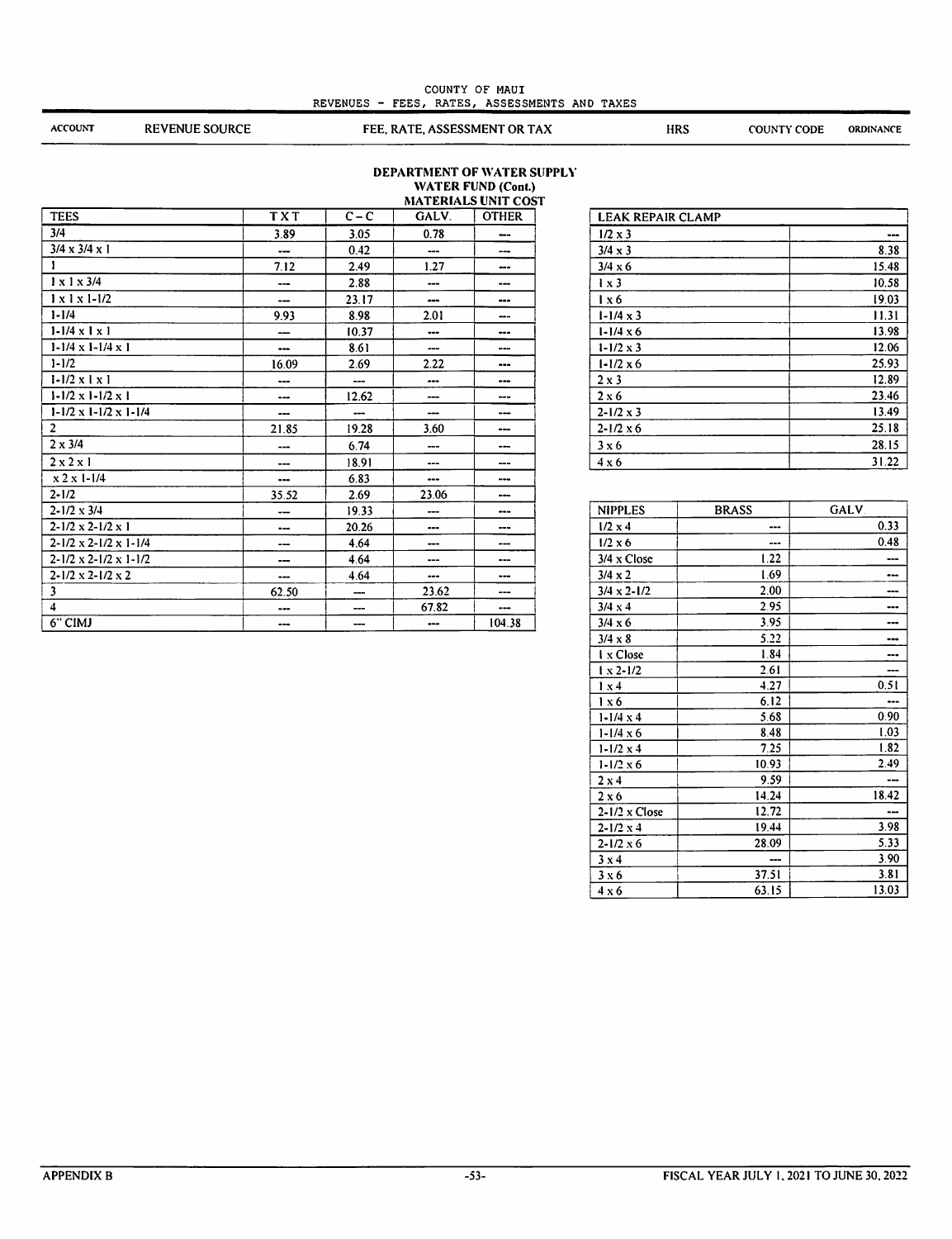#### COUNTY OF MAUI REVENUES - FEES, RATES, ASSESSMENTS AND TAXES

**ACCOUNT** 

REVENUE SOURCE FEE, RATE, ASSESSMENT OR TAX HRS COUNTY CODE ORDINANCE

#### DEPARTMENT OF WATER SUPPLY' WATER FUND (Cont.)

#### MATERIALS UNIT COST

|                        |                 | MATER  |
|------------------------|-----------------|--------|
| <b>SERVICE SADDLES</b> |                 |        |
| $1 - 1/2 \times 3/4$   | Galvanized      | 75.52  |
| $2 \times 3/4$         | Galvanized      | ---    |
| $2 \times 1$           | Galvanized      | 55.98  |
| $2 - 1/2 \times 3/4$   | Galvanized      | 46.00  |
| $2 - 1/2 \times 1$     | Galvanized      |        |
| $3 \times 3/4$         | Galvanized      |        |
| $4 \times 3/4$         | Galvanized      | 19.63  |
| $4 \times 1$           | Galvanized      | 40.63  |
| $4 \times 1 - 1/2$     | Galvanized      | 85.93  |
| $6 \times 3/4$         | Galvanized      | 43.43  |
| $3 \times 1$           | AC              | 21.91  |
| $4 \times 3/4$         | AC              | 70.69  |
| $4 \times 1$           | $\overline{AC}$ | 71.72  |
| $4 \times 1 - 1/4$     | AC              | ---    |
| $4 \times 1 - 1/2$     | AC              | ---    |
| $6 \times 3/4$         | AC              | 83.27  |
| 6x1                    | AC              | 88.68  |
| $6 \times 1 - 1/4$     | AC              | ---    |
| $6 \times 1 - 1/2$     | AC              | 97.95  |
| 6x2                    | AC              | 98.15  |
| $8 \times 1$           | AC              | 114.38 |
| $8 \times 3/4$         | AC              | 104.84 |
| $8 \times 1 - 1/4$     | AC              | ---    |
| $8 \times 1 - 1/2$     | AC              | 110.97 |
| $8 \times 2$           | AC              | 118.03 |
| $10 \times 2$          | AC              | 160.85 |
| $12 \times 3/4$        | AC              | 69.74  |
| $12 \times 1$          | AC              | 161.26 |
| $12 \times 1 - 1/4$    | AC              |        |
| $12 \times 1 - 1/2$    | AC              | 232.43 |
| $12 \times 2$          | AC              | 171.13 |

| <b>REDUCERS</b>          | $C - C$ | <b>BRASS</b> | GALV. |
|--------------------------|---------|--------------|-------|
| $3/4 \times 1/2$         |         | 2.77         | 0.65  |
| $1 \times 3/4$           |         | 4.64         | 1.33  |
| $1 - 1/4 \times 3/4$     | ---     |              | 0.56  |
| $1 - 1/4 \times 1$       | 1.87    | 7.30         | ---   |
| $1 - 1/2 \times 3/4$     |         | 10.47        | 0.76  |
| $1 - 1/2 \times 1$       | 1.23    | 9.36         | 0.77  |
| $1 - 1/2 \times 1 - 1/4$ | 6.55    | 9.14         | 1.37  |
| $2 \times 3/4$           | ---     | 13.24        | 1.09  |
| $2 \times 1$             | 12.14   | 13.85        | 1.10  |
| $2 \times 1 - 1/4$       | 1.74    | 12.96        | 1.09  |
| $2 \times 1 - 1/2$       |         | 13.23        | 1.96  |
| $2 - 1/2 \times 1$       |         |              | ---   |
| $2 - 1/2 \times 1 - 1/4$ | 3.49    | ---          | 2.14  |
| $2-1/2 \times 1-1/2$     | 3.88    | 22.77        | 5.08  |
| $2 - 1/2 \times 2$       | 4.02    | 21.78        | 15.22 |
| $3 \times 1 - 1/2$       | ---     | ---          | 3.03  |
| $3 \times 2$             |         |              | 7.72  |
| $3 \times 2 - 1/2$       |         | 30.94        | ---   |
| $4 \times 2$             |         |              | ---   |
| $4 \times 2 - 1/2$       |         |              | 21.33 |
| $4 \times 3$             | ---     | ---          | 28.86 |

| <b>FULL CIRCLE CLAMP</b> |        |
|--------------------------|--------|
| $4 \times 8$             | 73.61  |
| $4 \times 12$            | 131.64 |
| $4 \times 15$            | 267.52 |
| $6 \times 12$            | 99.82  |
| $8 \times 8$             |        |
| $8 \times 12$            |        |
| $12 \times 16$           | 348.24 |

|           | <b>STAINLESS STEEL INSERTS</b> |      |
|-----------|--------------------------------|------|
|           | 5100                           | 1.27 |
| $1 - 1/4$ | 5100                           | 1.7. |
| $1 - 1/2$ | 5100                           | 1.84 |
|           | 5100                           | 4.07 |

| MISCELLANEOUS ITEMS                  |        |
|--------------------------------------|--------|
| THREAD BOLTS, 5/8 x 3                | 4.01   |
| THREADED RODS (PER FOOT) 5/8         | 8.02   |
| THREADED RODS (PER FOOT) 3/4         |        |
| HEX NUT, 3/4"                        | 2.84   |
| <b>HEX NUT, 5/8"</b>                 | 3.16   |
| HEX NUT, 5/8", OILED                 |        |
| <b>MACHINE BOLT.3/4 x 2-1/2</b>      | ---    |
| <b>MACHINE BOLT, 5/8 X 2-1/2</b>     | 10.66  |
| MEGA LUG 6"                          | 36.10  |
| FLANGE GASKET #125 4"                | 7.11   |
| FLANGE GASKET #125 6"                | 7.29   |
| GASKET, MJ 6"                        | ---    |
| SLEEVE, SOLID CIMJ 6 X 12            | 59.27  |
| BOX, VALVE-ROUND GFEEN PLASTIC       | 6.77   |
| GLAND KIT 6"                         | 38.47  |
| SHOVEL.FLAT                          | 18.93  |
| <b>SEALING TAPE</b>                  | 1.30   |
| CEMENT - 1 BAG                       |        |
| HOSE REDUCER $2-1/2 \times 1-1/2$    | 27.55  |
| HOSE NIPPLE 2-1/2                    |        |
| DOUBLE HOSE CONNECTION 2-1/2         |        |
| SLIDING VALVE BOX, TOP & BOTTOM, 24" | 115.77 |
| <b>SVB COVER TYLER 5 %"</b>          | 15.58  |
| TAPPING SLEEVE 6 x 6                 | 170.63 |
| PLASTIC METER BOX                    | 30.17  |
| CAST IRON METER BOX 5/8 & 3/4, LONG  | 239.25 |
| CAST IRON METER BOX 1, LONG          | 330.77 |
| HANDLE, BALL VALVE 3/4 TO I          | 3.66   |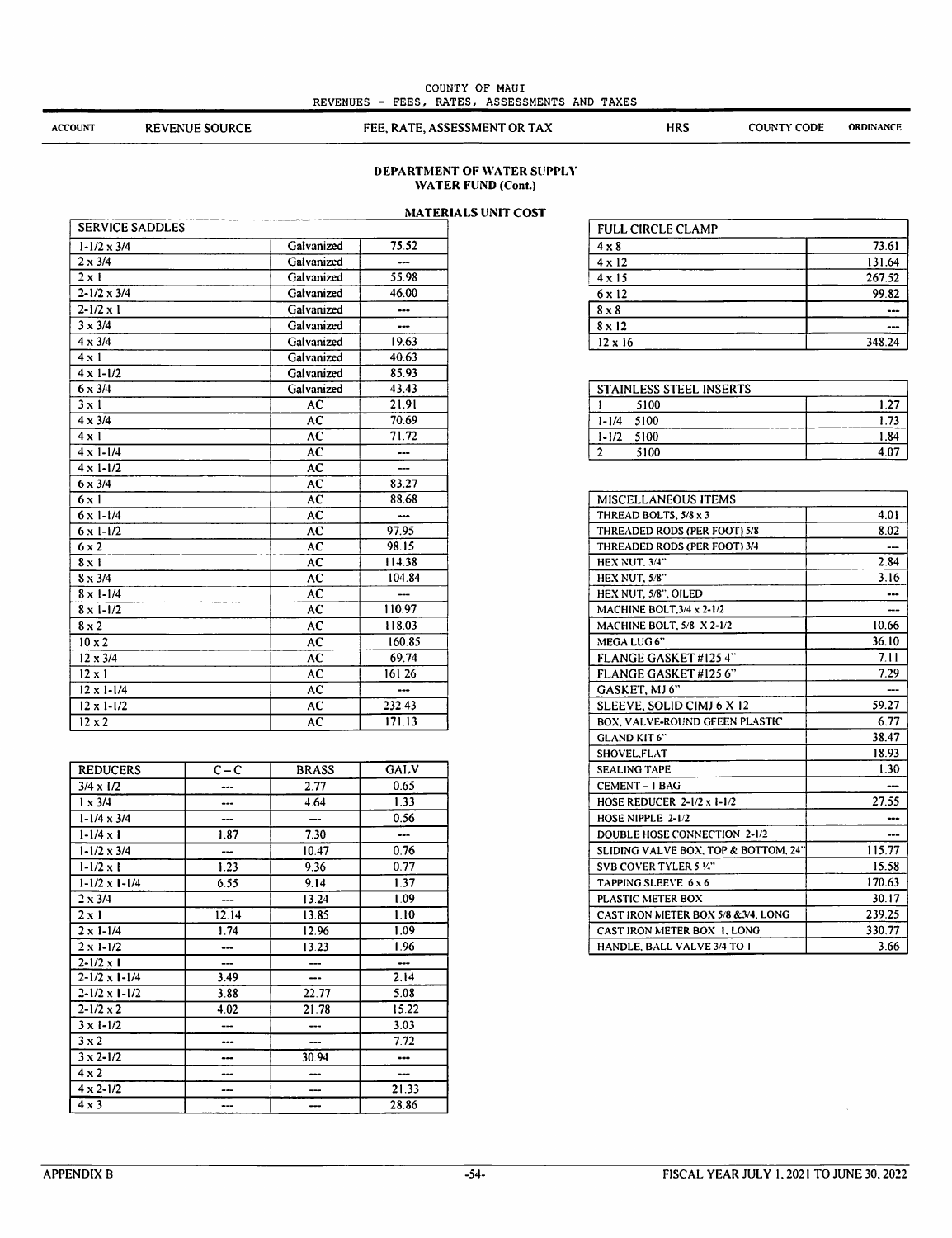#### COUNTY OF MAUI REVENUES - FEES, RATES, ASSESSMENTS AND TAXES

ACCOUNT REVENUE SOURCE FEE, RATE, ASSESSMENT OR TAX HRS COUNTY CODE

ORDINANCE

#### DEPARTMENT OF WATER SUPPLY WATER FUND (Cont.)

#### MATERIALS UNIT COST

| <b>HYDRANT RISER</b> |        |
|----------------------|--------|
| 6 x 6                | 67.48  |
| 6 x 12               | 82.24  |
| 6 x 18               | 123.35 |

| <b>HYDRANT BURY</b> |        |  |
|---------------------|--------|--|
| $6 \times 30$       | 197.92 |  |
| $6 \times 36$       | 203.70 |  |
| $6 \times 42$       | 199.27 |  |
| 6 x 48              | 235.14 |  |

| <b>HYDRANTS &amp; ACCESSORIES</b> |        |
|-----------------------------------|--------|
| #5 FIRE HYDRANT                   | 985.00 |
| #2-1/2 WHARF HYDRANT              | 421.80 |
| 2-1/2" HYDRANT GASKET             | 2.50   |
| 6" HYDRANT GASKET                 | 13.11  |
| 5/8 x 3 HYDRANT BOLTS             | 3.56   |
| 5/8 x 3 MACHINE BOLTS             | ი 84   |

| <b>Corporation Stop</b> |        |  |
|-------------------------|--------|--|
| 1/2                     |        |  |
| $1/2 \times 3/4$        | 19.79  |  |
| $3/4 \times 3/4$        | 16.67  |  |
| $3/4 \times 1$          | 38.23  |  |
| 1 x 1                   |        |  |
| $1 \times 1 - 1/4$      | 50.00  |  |
| $1-1/4 \times 1-1/2$    | 108.33 |  |
| $1 - 1/2 \times 2$      | 110.42 |  |
| $2 \times 2 - 1/2$      | 187.50 |  |

| <b>Ball Corporation</b>  |        |
|--------------------------|--------|
| 1/2                      |        |
| $1/2 \times 3/4$         |        |
| $3/4 \times 3/4$         |        |
| $3/4 \times 1$           |        |
| $1 \times 1$             | 46.83  |
| $1 \times 1 - 1/4$       |        |
| $1-1/4 \times 1-1/2$     |        |
| $1 - 1/2 \times 1 - 1/2$ | 123.17 |
| $1 - 1/2 \times 2$       |        |
| $2 \times 2$             | 200.63 |
| $2 \times 2 - 1/2$       |        |

| <b>BUSHINGS</b>          | <b>BRASS</b> | GALV. |
|--------------------------|--------------|-------|
| $1/2 \times 3/8$         | 1.11         |       |
| $3/4 \times 3/8$         | 1.54         | ---   |
| $3/4 \times 1/2$         | 216          | 0.64  |
| $1 \times 3/4$           | 2.56         | 0.79  |
| $1 - 1/4 \times 3/4$     | 3.94         | 0.40  |
| $1 - 1/4 \times 1$       | 4.23         | 0.35  |
| $1 - 1/2 \times 3/4$     | 6.09         | 0.80  |
| $1 - 1/2 \times 1$       | 5.58         | 1.38  |
| $1 - 1/2 \times 1 - 1/4$ | 4.97         | 1.19  |
| $2 \times 3/4$           | 8.65         | 1.65  |
| $2 \times 1$             | 9.20         | 1.79  |
| $2 \times 1 - 1/4$       | 7.30         | 5.24  |
| $2 \times 1 - 1/2$       | 7.27         | 1.48  |
| $2 - 1/2 \times 3/4$     | 22.76        | ---   |
| $2 - 1/2 \times 1$       | 19.21        | 2.68  |
| $2 - 1/2 \times 1 - 1/4$ | 19.96        | 0.73  |
| $2 - 1/2 \times 1 - 1/2$ | 13.96        | 2.20  |
| $2 - 1/2 \times 2$       | 16.52        | 2.56  |
| $3 \times 1$             |              | 2.69  |
| $3 \times 1 - 1/4$       | ---          | 0.88  |
| $3 \times 1 - 1/2$       |              | 8.59  |
| $3 \times 2$             | ---          | 16.61 |
| $3 \times 2 - 1/2$       | 20.89        | 7.83  |
| $4 \times 1 - 1/2$       |              | 17.46 |
| $4 \times 2$             |              | 16.21 |
| $4 \times 2 - 1/2$       | 47.52        | 12.81 |
| $4 \times 3$             | 49.49        | 17.17 |
|                          |              |       |

#### DEPARTMENT OF WATER SUPPLY WATER FUND (Cont.)